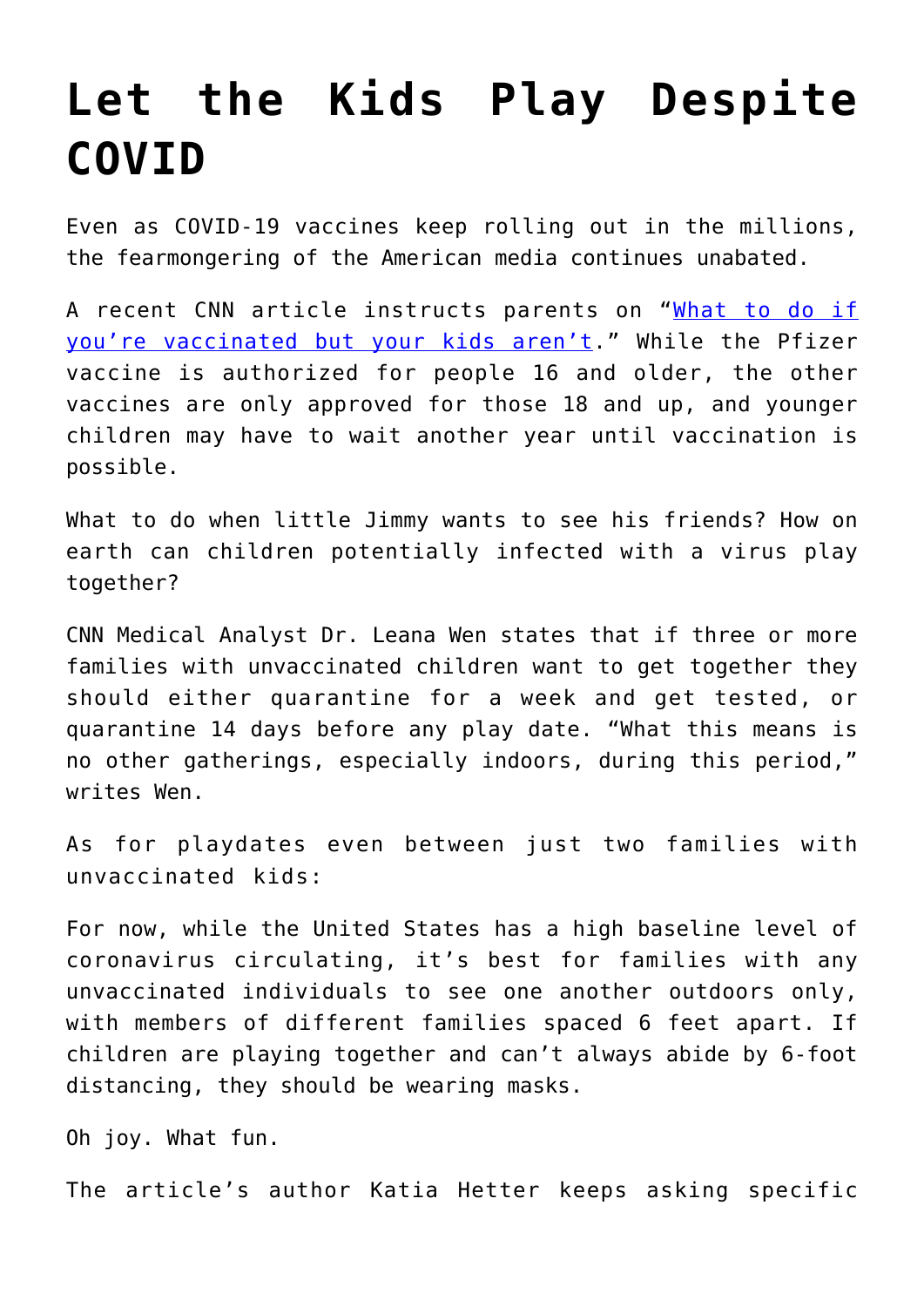questions of Dr. Wen—What about traveling? What about restaurants? What about seeing Grandpa?—and these questions are answered with an oft-repeated refrain. This refrain ought to be the better part of government policy, but instead has been almost universally rejected by state governors and federal officials for most of the pandemic:

I think it's important to clarify that there's virtually nothing that's 100% safe. Everything is about understanding the relative risk and then trying to gauge the risk and manage it for each family.

A further clarification to Wen's statement is that nothing about *anything* is 100 percent safe. Life is a terminal condition after all, and it is the responsibility of every individual to decide what risks they are willing to take and which they would rather avoid.

For some people, their highest priority is ensuring they endure for as long as possible. Others are far more concerned with actually being able to live life normally.

Parents should be managing their children's risk factors responsibly, but not neurotically, and certainly not by simply following whatever Dr. Wen or Dr. Anthony Fauci tell them to do. They should determine for themselves what acceptable risk is, and how much they are willing to limit their children's social and educational development to avoid even the slightest chance of contracting COVID-19.

In that regard, some context may help:

[According to the CDC,](https://www.cdc.gov/mmwr/volumes/69/wr/mm695152a8.htm) children between zero and 13 are in the age group which consistently registers the lowest number of COVID cases per 100,000 persons. Teenagers aged 14-17 have the second lowest infection rate.

[The CDC also reports](https://www.cdc.gov/nchs/nvss/vsrr/covid_weekly/index.htm#AgeAndSex) that as of March 24, American children ages zero to 17 have suffered just 238 deaths involving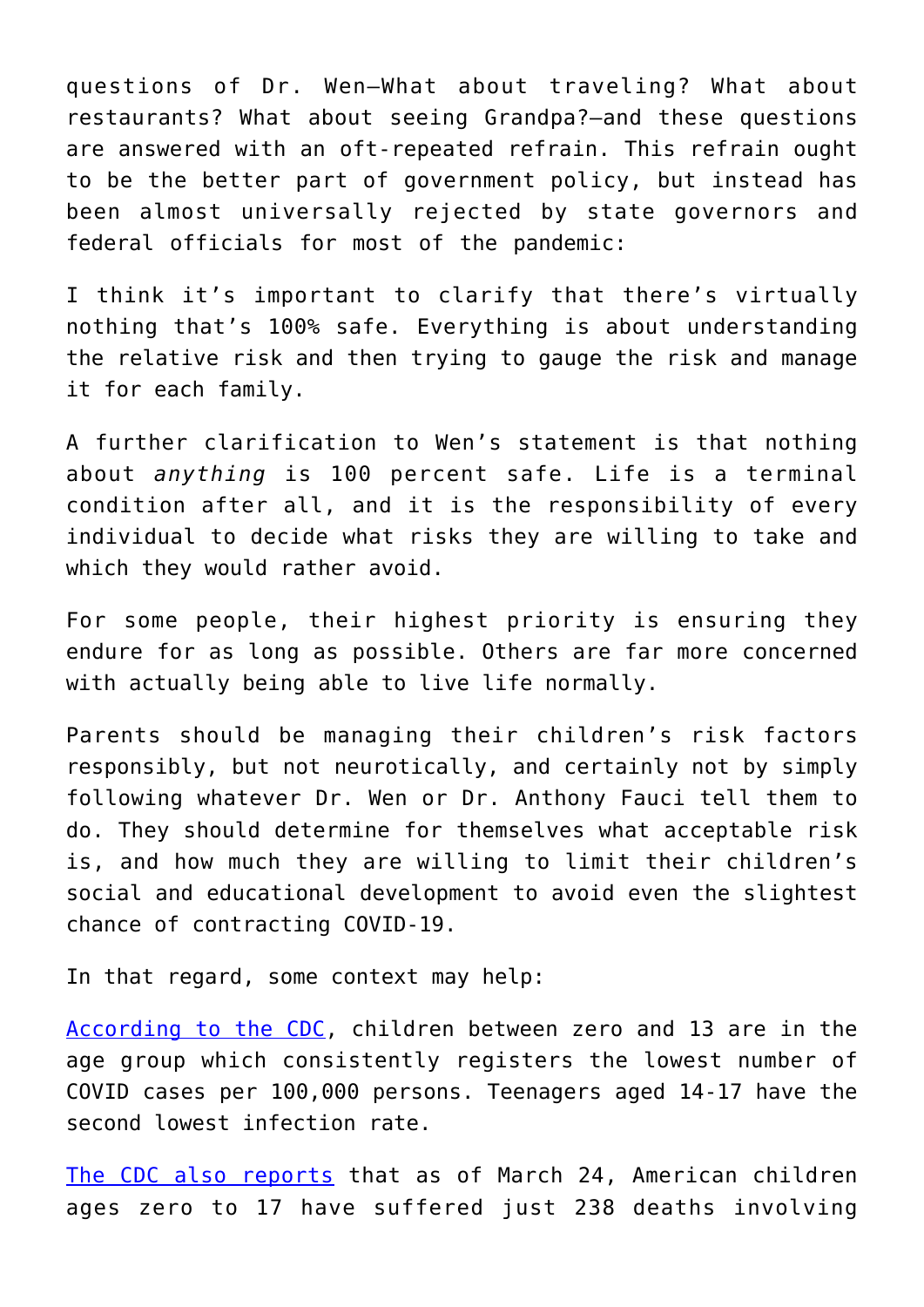COVID-19. For 18-29-year-olds, who have the next lowest COVID mortality count, there have been 1,916 deaths, eight times that of children.

Children age zero to 17 make up 0.05 percent [of all COVID-19](https://www.cdc.gov/nchs/nvss/vsrr/covid_weekly/index.htm#AgeAndSex) [related deaths,](https://www.cdc.gov/nchs/nvss/vsrr/covid_weekly/index.htm#AgeAndSex) but 0.95 percent of *all* deaths. Their share of all deaths is 19 times that of their share of COVID-related deaths. Maybe our worrying priorities could be better directed after all?

Meanwhile, while there is just one COVID-19 death per million for children age five to 14, there are  $9.4$  suicides and 4.7 homicides per million.

In light of this, perhaps we should take a [University of](https://mottpoll.org/sites/default/files/documents/031521_MentalHealth.pdf) [Michigan report](https://mottpoll.org/sites/default/files/documents/031521_MentalHealth.pdf) more seriously when it notes that 46 percent of parents have noticed "a new or worsening mental health condition for their teen since the start of the pandemic."

Slightly more than half of parents tried relaxing family COVID-19 rules "to allow their teen to have more contact with friends" in hopes of decreasing such negative thoughts. Over 80 percent of parents who tried this approach say it helped their teens.

Everything in life is a case in risk management. From the jobs we take, to the travel plans we make, to the people we associate with, each choice has potential benefits and consequences. In order to live a meaningful life free from the paralysis of fear, we must all weigh risks and benefits against each other.

COVID-19 does not seem to be the biggest threat looming over the heads of small children. If your decision-making process for your children's lives is not heavily informed by information concerning their potential deaths in [transportation accidents or by cancer, suicide, homicide, or](https://www.scientificamerican.com/article/science-and-society-are-failing-children-in-the-covid-era/) [heart disease](https://www.scientificamerican.com/article/science-and-society-are-failing-children-in-the-covid-era/), then their potential death from COVID-19 should not be anywhere close to the most important of your